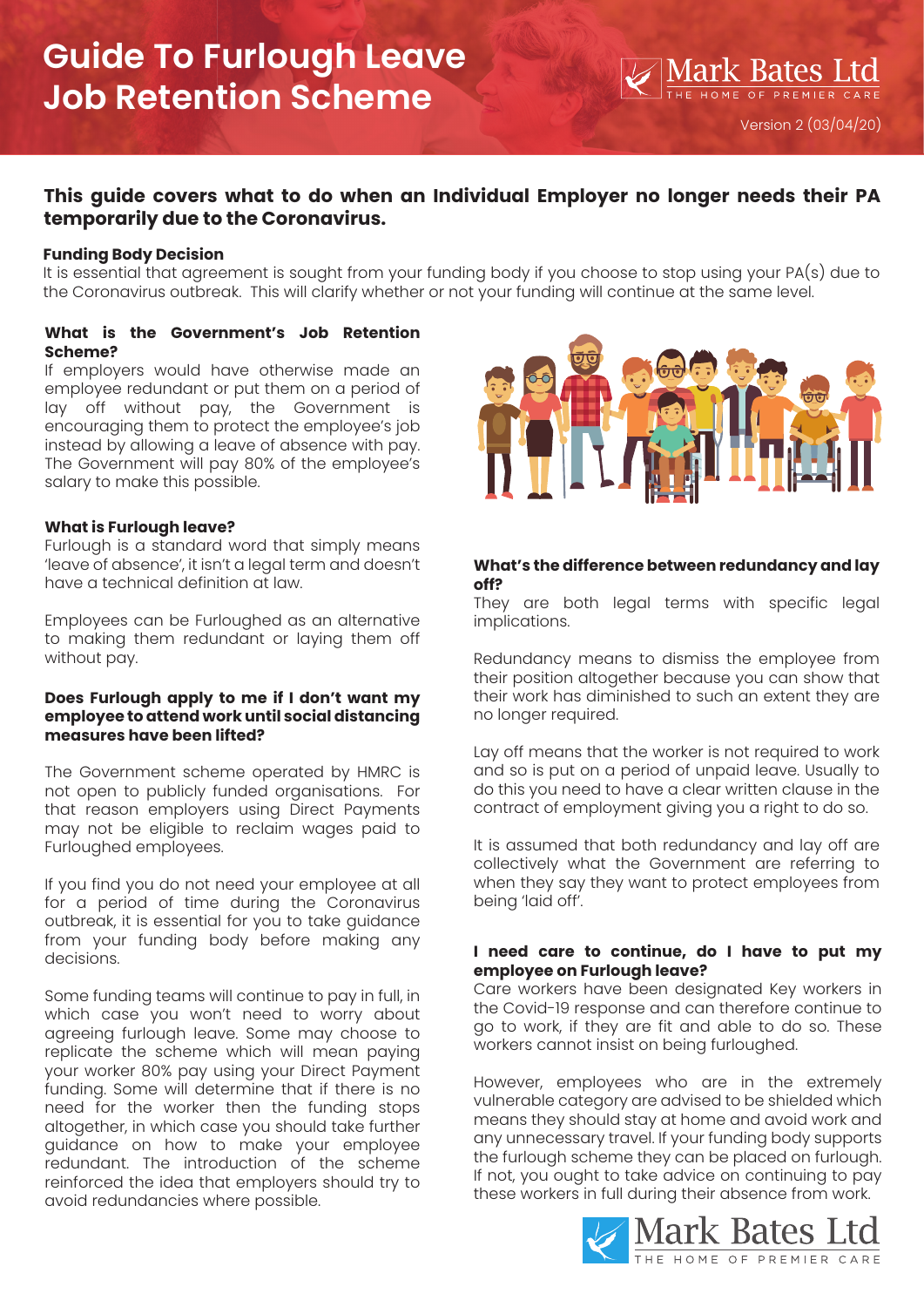# **Guide To Furlough Leave Job Retention Scheme**

#### **Can my employee insist they go on furlough leave if there are symptoms of Covid-19 in the household?**

No. Any employees who are self-isolating for this reason have the right to time off work as they are considered to be unfit for work and so SSP will apply. This is totally different to Furlough leave. Self-isolation may last approximately 14 days.

## **Why would I want to put an employee on Furlough leave?**

Other than when you are shielding an extremely vulnerable employee, it will only be applicable if you no longer have a need for the employee or if the need has diminished significantly. Examples include:

- You have a high-risk household and believe you can manage for the advised 12 weeks without the need for paid care

- Your employee provides social care which isn't needed as you're staying at home

## **Why would my employee agree to Furlough leave?**

As you're only going to offer it when the alternative is a complete dismissal or leave without pay, this is likely to be a better financial option for them.

It gives them the security that they will continue to be paid (even if at a reduced rate of 80%). It means their employment is protected so when the time is right, they will return to work. You can agree to let them work elsewhere whilst on leave which will mean they can increase their income potential and annual leave will continue to accrue.

## **Where can I get further information on the Government scheme?**

The Government have published guidance here:

[https://www.businesssupport.gov.uk/coronavirus-job-r](https://www.businesssupport.gov.uk/coronavirus-job-retention-scheme/) etention-scheme/

[https://www.gov.uk/guidance/claim-for-wage-costs-t](https://www.gov.uk/guidance/claim-for-wage-costs-through-the-coronavirus-job-retention-scheme)

## **Who can I put on Furlough leave?**

Only employees who otherwise you would have the justification to dismiss by way of redundancy OR put on unpaid lay off.

It is sensible to take further advice on these issues before you make your decision.

You must have had an employee on a PAYE payroll scheme on or before 28th February 2020. Employees include full-time, part-time and those on flexible contracts.

An employee cannot do any work for you whilst on furlough leave, they may however apply to the NHS as an emergency volunteer or, with your agreement, work elsewhere during the period of leave.

## **How much can they be paid on Furlough leave?**

The Government have said they'll repay up to 80% of the employees pay but the employer can choose to make that up to 100%. It is essential to talk to your funding body to check their position regarding the continuation of funding during this period..

## **What's the process?**

Make sure you have spoken to your funding body or local direct payment team to ensure they are supporting your decision to take this step and be sure you're not leaving yourself without the support you need.

Seek advice from MSL to support you to implement these changes and liaise with your PA.

You should also contact your payroll provider where applicable to inform them of any changes to your employees salary.